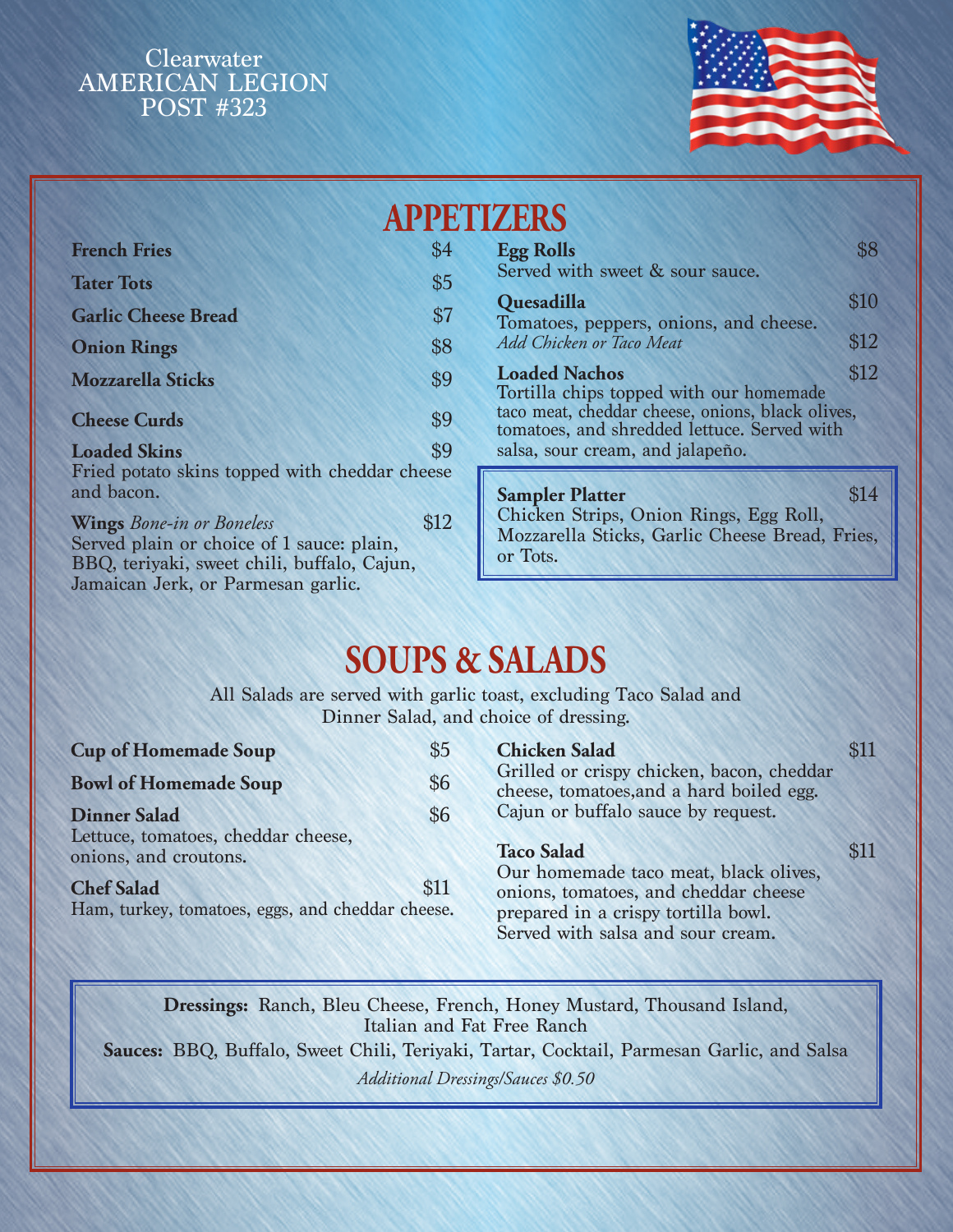

# **WRAPS**

All wraps are served with fries or tots. Add onion rings, dinner salad, or cup of soup \$2.50

## **Chicken Caesar Wrap** \$11

Crispy or grilled chicken breast, bacon, tomatoes, shredded lettuce, and Parmesan cheese, with Caesar dressing.

**Buffalo Chicken Wrap 311** Crispy or grilled chicken breast, buffalo sauce, bleu cheese dressing, onions, cheddar cheese, tomatoes, and shredded lettuce.

#### **Club Wrap** \$11

Our take on the traditional club. Ham, turkey, bacon, shredded lettuce, tomatoes, cheddar cheese, and mayo.

### **Turkey Bacon Ranch Wrap** \$12

Grilled turkey, bacon, tomatoes, cheddar cheese, shredded lettuce, and ranch dressing.

**Taco Wrap** \$12 Taco meat, onions, black olives, shredded lettuce, tomatoes and cheddar cheese. Served with sour cream & salsa.

# **SANDWICHES**

All sandwiches are served with fries or tots. Add onion rings, dinner salad, or cup of soup \$2.50

| <b>Grilled Cheese</b>                                                                 | \$7  |
|---------------------------------------------------------------------------------------|------|
| <b>Grilled Ham &amp; Cheese</b>                                                       | \$10 |
| <b>Grilled Turkey &amp; Cheese</b>                                                    | \$10 |
| <b>BLT</b><br>Bacon, lettuce, tomatoes, and mayo.<br>Served on Texas toast.           | \$11 |
| <b>Fish Sandwich</b><br>Alaskan Pollock served with lettuce and tartar.               | \$11 |
| <b>Country Melt</b><br>Ham, turkey, bacon, Swiss & American cheese.                   | \$11 |
| <b>French Dip</b><br>Beef topped with onions and Swiss cheese.<br>Served with Au Jus. | \$12 |
| <b>Philly</b><br>Roast beef topped with green peppers, and<br>Swiss cheese.           | \$12 |

**Rachel \$12** Turkey, sauerkraut, Swiss cheese, and thousand island dressing on grilled rye bread.

**Reuben** \$12 Corned beef, sauerkraut, Swiss cheese, and thousand island dressing on grilled rye bread.

#### **Clearwater Club** \$12

Ham, turkey, bacon, lettuce, tomato, mayo Swiss & American cheese. Served on Texas toast.

### **Grilled Chicken Sandwich \$12**

Chicken, lettuce, tomato and mayo. Spice it up- Cajun Style. Add mushrooms & onions \$1 Add cheese \$1

### **Chicken Tender Melt** \$12

On grilled sourdough, chicken strips, bacon and cheese.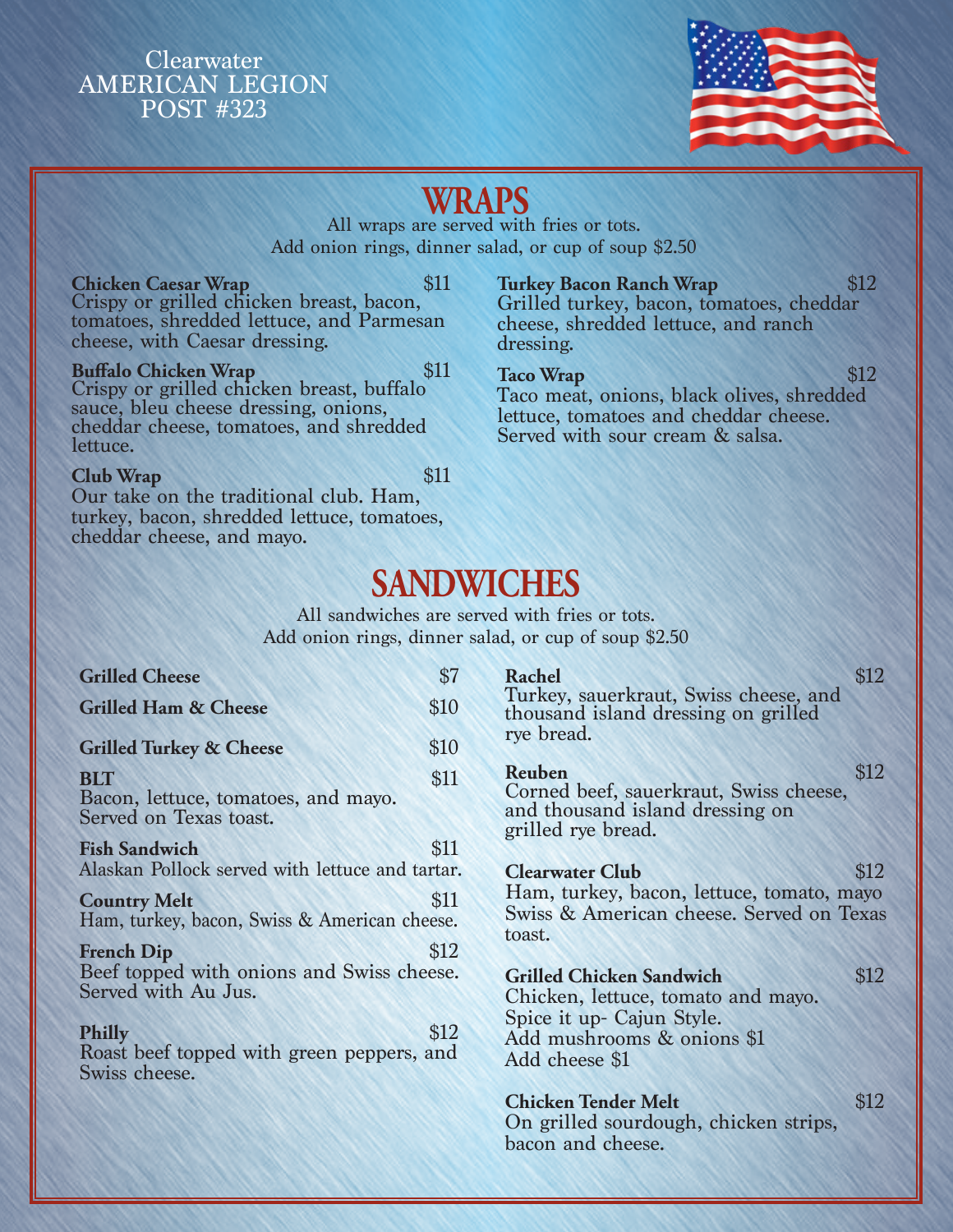

# **BURGERS**

All burgers are served with fries or tots. Add onion rings, dinner salad, or cup of soup \$2.50

### **MADE TO ORDER 1/3 POUND HAND PATTIED**

Make it a 1/2 lb for \$1.99 Make it a double for \$2.50

Gluten free bun \$1

| *Hamburger                                                                                                           | ¢0   |
|----------------------------------------------------------------------------------------------------------------------|------|
| *Cheeseburger<br>Topped with American cheese.                                                                        | \$10 |
| *Bacon Cheeseburger<br>Topped with bacon and American cheese.                                                        | \$11 |
| *California Burger<br>Served with lettuce, tomato, and mayo.                                                         | \$11 |
| <i><b>*Patty Melt</b></i><br>Marble rye grilled with Swiss and<br>American cheese put together with<br>fried onions. | \$11 |

| *Mushroom Swiss Burger<br>Topped with mushrooms and Swiss cheese.                                                |      |
|------------------------------------------------------------------------------------------------------------------|------|
| <i><b>*Legion Burger</b></i><br>Topped with jalapeños, bacon, and pepper<br>jack cheese.                         | \$11 |
| *Western Burger<br>Topped with cheddar cheese, bacon, and<br>onion rings. Add BBQ sauce or chipotle<br>ranch.    |      |
| *Battleship Burger<br>American cheese, bacon, mushrooms,<br>onions, green peppers, lettuce, tomato, and<br>mayo. | \$12 |

*\* Consuming raw or undercooked meats, poultry, seafood, shellfish, or eggs may increase your risk of foodborne illness.*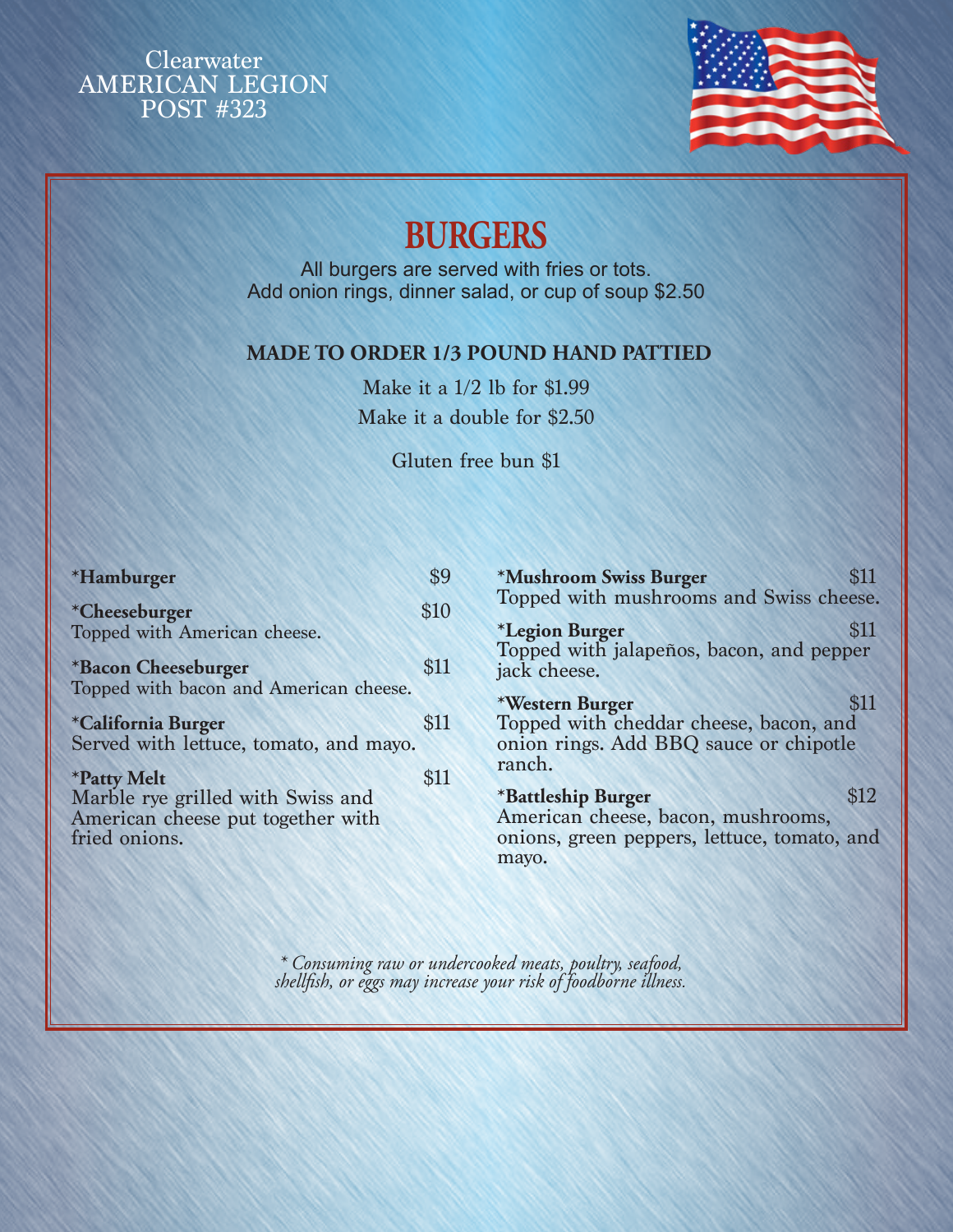

# **DINNERS**

All dinners served after 4pm.

Served with garlic toast, vegetables, and choice of potato, dinner salad or soup.

### **Potato Options:**

French fries, tater tots, hashbrowns, American fries, mashed potatoes with gravy, or baked potato (Available Friday & Saturday)

| <b>Grilled Chicken Dinner</b><br>Two seasoned chicken breasts  | \$13   |
|----------------------------------------------------------------|--------|
| Add mushrooms and Swiss cheese                                 | \$1.50 |
| <b>Fish Dinner</b><br>Three pieces of lightly breaded Pollock. | \$12   |

**Hot Roast Beef Dinner** \$14 Our home cooked roast beef served with mashed potatoes and smothered in beef gravy

| <b>Hamburger Steak Dinner</b>   | \$14   |
|---------------------------------|--------|
| 1/2 lb. ground hamburger steak. |        |
| Add mushrooms and onions        | \$1.50 |
| <b>Steak Bites</b>              | \$13   |
| Add mushrooms and onions        | \$2.00 |

# **SHRIMP**

| <b>Breaded Shrimp</b> | \$14 |
|-----------------------|------|
| <b>Broiled Shrimp</b> | \$16 |

# **BASKETS**

Served with garlic toast, fries or tots Add onion rings, dinner salad, or cup of soup \$2.50

| <b>Boneless Wings Basket</b>   | \$11 |
|--------------------------------|------|
| <b>Chicken Strips Basket</b>   | \$11 |
| <b>Shrimp Basket</b>           | \$12 |
| <b>Chicken Drummies Basket</b> | \$12 |
| <b>Fish Basket</b>             | \$12 |
|                                |      |

# **KIDS MENU**

Served with fries or tots (Excluding Pizza)

| <b>Grilled Cheese</b>         | \$7 |
|-------------------------------|-----|
| <b>Chicken Strips</b>         | \$8 |
| Cheeseburger                  | \$8 |
| <b>Mac N Cheese</b>           | \$8 |
| 7" Cheese Pizza (One topping) | \$8 |
|                               |     |